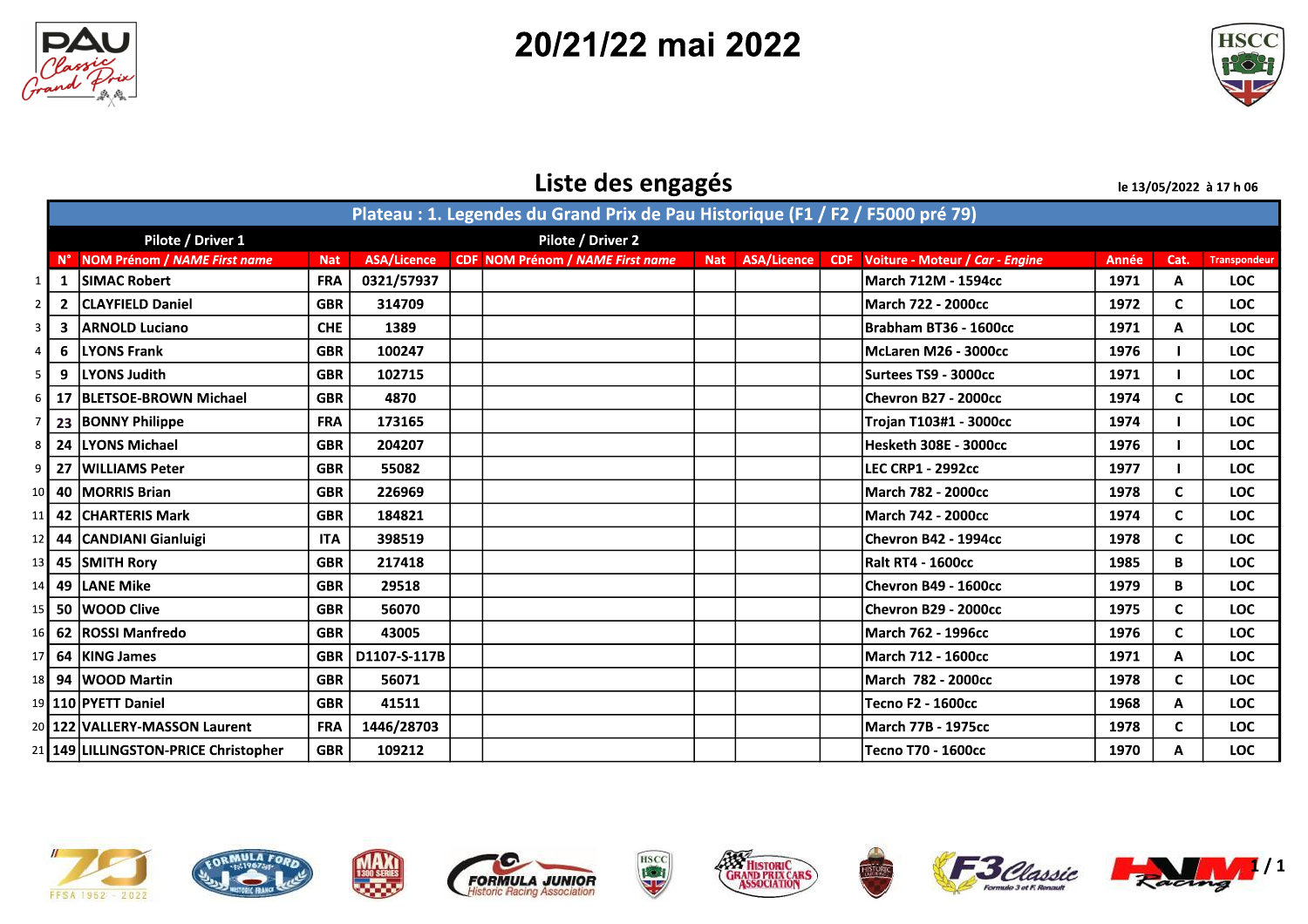



|                | Paris<br>Clarrier                                 |                                    |                           | 20/21/22 mai 2022                                                 |  |                                                     |              | <b>ASSOCIATION</b> | <b>EXT HISTORIC<br/>GRAND PRIX CARS</b> |
|----------------|---------------------------------------------------|------------------------------------|---------------------------|-------------------------------------------------------------------|--|-----------------------------------------------------|--------------|--------------------|-----------------------------------------|
|                |                                                   |                                    |                           | Liste des engagés                                                 |  |                                                     |              |                    | le 13/05/2022 à 17 h 07                 |
|                |                                                   |                                    |                           | Plateau : 2. HGPCA F1 Pré 61 Moteur Avant + Pré 66 Moteur Arriere |  |                                                     |              |                    |                                         |
| N'             | Pilote / Driver 1<br>NOM Prénom / NAME First name | <b>Nat</b>                         | <b>ASA/Licence</b>        | Pilote / Driver 2<br>CDF NOM Prénom / NAME First name             |  | Nat ASA/Licence CDF Voiture - Moteur / Car - Engine | Année        | Cat.               | Transpondeu                             |
| $\overline{2}$ | <b>JOLLEY Rod</b>                                 | <b>GBR</b>                         | MUK/27209                 |                                                                   |  | Cooper T45/51 - 2495cc                              | 1958         | 7b                 | LOC                                     |
| 4              | <b>TOPLISS Nick *</b>                             | <b>GBR</b>                         | <b>MUK/58830</b>          |                                                                   |  | <b>ERA R4A - 1988cc</b>                             | 1935         | $\mathbf{3}$       | <b>LOC</b>                              |
|                | <b>TOPLISS Nick *</b>                             | <b>GBR</b>                         | <b>MUK/58830</b>          |                                                                   |  | Cooper T53 - 2498cc                                 | 1961         | 12                 | <b>LOC</b>                              |
| 8              | <b>DITHERIDGE Tony</b>                            | <b>GBR</b>                         | MUK/102781                |                                                                   |  | Cooper T45 - 1960cc                                 | 1958         | 9                  | <b>LOC</b>                              |
| 9              | <b>HUEZ Olivier</b>                               | <b>FRA</b>                         | 1505/8097                 |                                                                   |  | Cooper T51 - 2085cc                                 | 1959         | <b>7b</b>          | <b>LOC</b>                              |
|                | 6   10   NUTHALL Will                             | <b>GBR</b>                         | MUK/177646                |                                                                   |  | Cooper T53 - 2495cc                                 | 1960         | 7b                 | LOC                                     |
|                | 12   FRIEDRICHS Rudi                              | <b>DEU</b>                         | DMSB/ITB1105207           |                                                                   |  | <b>Cooper T53 - 2462cc</b>                          | 1960         | 7b                 | <b>LOC</b>                              |
| 14             | <b>WILSON Richard *</b>                           | <b>GBR</b>                         | MUK/276671                |                                                                   |  | Cooper T60 - 1500cc                                 | 1962         | 11                 | LOC                                     |
|                | 9 16 VALVEKENS Marc                               | <b>BEL</b>                         | RACB/579723               |                                                                   |  | Aston Martin DBR4/4 - 2992cc                        | 1959         | 8                  | <b>LOC</b>                              |
|                | 18 MCCARTHY Clinton                               | <b>GBR</b>                         | MUK/312412                |                                                                   |  | Lotus 18 372 - 2496cc                               | 1960         | <b>7b</b>          | <b>LOC</b>                              |
|                | 11 19 GRANT Paul                                  | <b>BEL</b>                         | RACB/912009               |                                                                   |  | Cooper Bristol Mk2 - 1971cc                         | 1953         | -5                 | <b>LOC</b>                              |
|                | 12 20 SYKES Harvey<br>13 22 GILLETT John          | <b>GBR</b><br><b>AUS</b>           | MUK/165684<br>CAMS/886977 |                                                                   |  | Cooper T45 - 1960cc<br>MG K3 - 1086cc               | 1958<br>1934 | 9<br>$\mathbf{1}$  | <b>LOC</b><br>LOC                       |
|                | 14 26 KUBOTA Katsu                                | <b>JPN</b>                         | JAF/8263 1980 0780        |                                                                   |  | Lotus 18 373 - 1500cc                               | 1961         | 10a                | LOC                                     |
|                | 15 31 FIERRO ELETA Guillermo                      | <b>ESP</b>                         | RSEA/IRC/CH-0352-ESP      |                                                                   |  | Maserati 250F - 2493cc                              | 1954         | 6                  | LOC                                     |
|                | 16 32 PLANTE Guy                                  | <b>GBR</b>                         | MUK/163250                |                                                                   |  | Cooper Bristol T23 - 1971cc                         | 1953         | 5 <sub>5</sub>     | <b>LOC</b>                              |
|                | 17 34 SPIERS John                                 | <b>GBR</b>                         | <b>MUK/82270</b>          |                                                                   |  | Maserati 250F - 2493cc                              | 1955         | 6                  | LOC                                     |
|                | 18 38 WILSON Richard *                            | <b>GBR</b>                         | MUK/276671                |                                                                   |  | Ferrari 246 Dino - 2495cc                           | 1959         | <b>7a</b>          | <b>LOC</b>                              |
|                | 19 44 THORNTON Greg                               | <b>GBR</b>                         | MUK/178464                |                                                                   |  | LDS 03 - 1487cc                                     | 1961         | 10a                | LOC                                     |
|                | 47 JOLLIFFE Brian                                 | <b>GBR</b>                         | <b>MUK/27211</b>          |                                                                   |  | Cooper T45 - 1960cc                                 | 1958         | 9                  | LOC                                     |
|                | 21 50 HAGAN James                                 | $\ensuremath{\mathsf{IRL}}\xspace$ | <b>MUK/82082</b>          |                                                                   |  | Lotus 18 903 - 1500cc                               | 1961         | 10a                | LOC                                     |
|                | 22 55 TAYLOR Nick                                 | <b>GBR</b>                         | <b>MUK/49970</b>          |                                                                   |  | Lotus 18 914 - 1495cc                               | 1961         | 10a                | <b>LOC</b>                              |
|                | 23 59 WAINE Paul                                  | <b>GBR</b>                         | <b>MUK/52520</b>          |                                                                   |  | Cooper T53 - 2495cc                                 | 1960         | <b>7b</b>          | LOC                                     |
|                | 24 60 HANN Elliott                                | <b>GBR</b>                         | <b>MUK/90460</b>          |                                                                   |  | Cooper T41 - 1460cc                                 | 1956         | 7c                 | LOC                                     |
|                | 25 63 KUIPER Michel                               | <b>NLD</b>                         | KNAF/17299                |                                                                   |  | Brabham BT4 - 2700cc                                | 1963         | 12                 | LOC                                     |
|                | 26 69 GUARINO Andrea                              | <b>ITA</b>                         | CSAI/350181               |                                                                   |  | Lotus 18 370 - 1500cc                               | 1960         | <b>7c</b>          | <b>LOC</b>                              |
|                | 27 76 CHILD Tim                                   | <b>GBR</b>                         | MUK/295610                |                                                                   |  | Brabham BT3/4 - 2497cc                              | 1962         | 12                 | LOC                                     |
|                | 28 87 LEES Tony<br>29 91 DRAKE Chris              | <b>GBR</b><br><b>GBR</b>           | MUK/178968<br>MUK/177196  |                                                                   |  | Cooper T53 - 2495cc<br>Cooper T71/73 - 1498cc       | 1960<br>1964 | 7b<br>10b          | LOC<br>LOC                              |













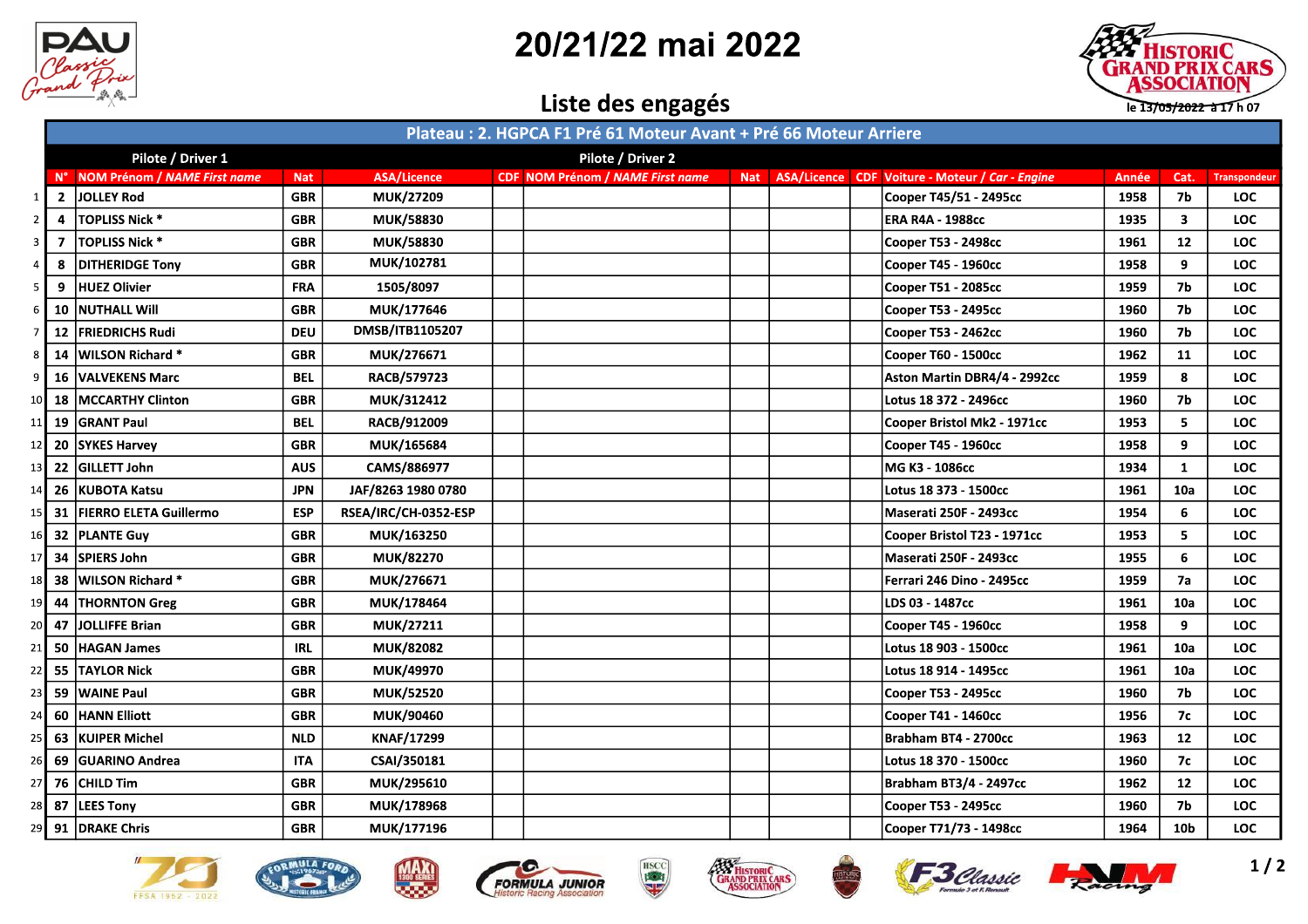



### Liste des engagés

le 13/05/2022 à 17 h 07

|  |                              |            |                    | Plateau : 2. HGPCA F1 Pré 61 Moteur Avant + Pré 66 Moteur Arriere |  |                                                     |       |      |                     |
|--|------------------------------|------------|--------------------|-------------------------------------------------------------------|--|-----------------------------------------------------|-------|------|---------------------|
|  | Pilote / Driver 1            |            |                    | Pilote / Driver 2                                                 |  |                                                     |       |      |                     |
|  | NOM Prénom / NAME First name | <b>Nat</b> | <b>ASA/Licence</b> | <b>CDF NOM Prénom / NAME First name</b>                           |  | Nat ASA/Licence CDF Voiture - Moteur / Car - Engine | Année | Cat. | <b>Transpondeur</b> |
|  | 30 92 BANHAM Stephen         | <b>GBR</b> | <b>MUK/372303</b>  |                                                                   |  | Cooper T45 - 1475cc                                 | 1958  |      | <b>LOC</b>          |
|  | 31 99 ISHAW Mark             | <b>GBR</b> | <b>MUK/45728</b>   |                                                                   |  | Lotus 21 937 - 1495cc                               | 1961  | 10a  | LOC                 |
|  | 32 118 BONNY Philippe        | <b>FRA</b> | 1442/173165        |                                                                   |  | Brabham BT2 - 1450cc                                | 1963  | 10a  | <b>LOC</b>          |
|  | 33 122 HORSMAN Peter         | <b>GBR</b> | <b>MUK/89060</b>   |                                                                   |  | Lotus 18/21 P1 - 2500cc                             | 1961  | 12   | <b>LOC</b>          |
|  | 34 248 LEHR Klaus            | <b>DEU</b> | DMSB/IH1L 1046213  |                                                                   |  | Maserati 250F CM5 - 2500cc                          | 1957  |      | <b>LOC</b>          |















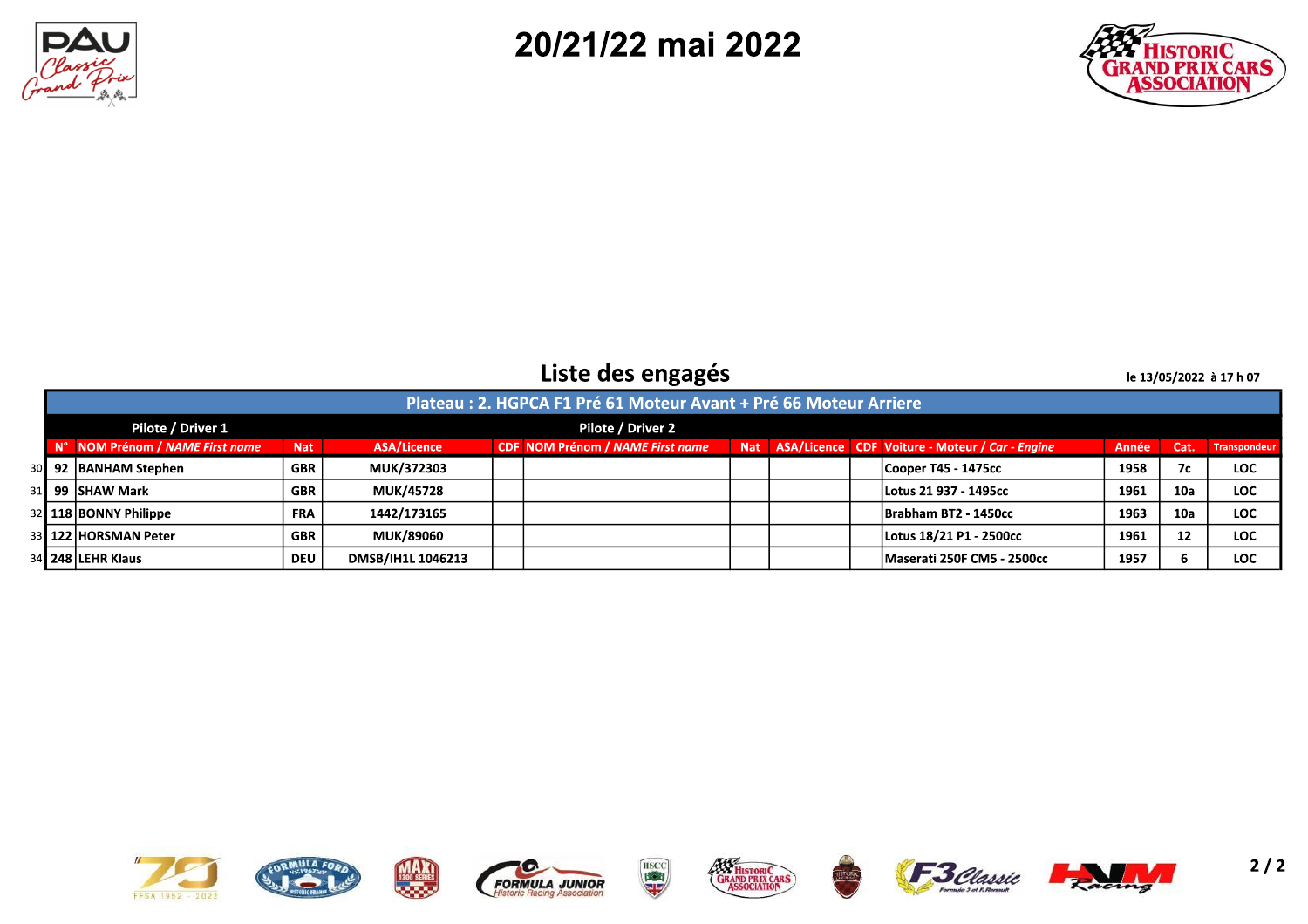



Liste des engagés

le 13/05/2022 à 17 h 07

|                |   |                                   |            |                    | Plateau : 3. Trophée F3Classic Pré 85 + FRenault Classic Pré 95 |  |                                                     |       |                 |                     |
|----------------|---|-----------------------------------|------------|--------------------|-----------------------------------------------------------------|--|-----------------------------------------------------|-------|-----------------|---------------------|
|                |   | Pilote / Driver 1                 |            |                    | <b>Pilote / Driver 2</b>                                        |  |                                                     |       |                 |                     |
|                |   | N° NOM Prénom / NAME First name   | <b>Nat</b> | <b>ASA/Licence</b> | CDF NOM Prénom / NAME First name                                |  | Nat ASA/Licence CDF Voiture - Moteur / Car - Engine | Année | Cat.            | <b>Transpondeur</b> |
|                | 1 | <b>ROBERT Lionel</b>              | <b>FRA</b> | 1201/13612         |                                                                 |  | Martini MK44                                        | 1985  | <b>FR Turbo</b> | <b>LOC</b>          |
| 2 <sub>1</sub> | 4 | <b>IEYNARD-MACHET Jean-Pierre</b> | <b>FRA</b> | 1446/112727        |                                                                 |  | Martini MK31 - Tov                                  | 1980  | F <sub>3</sub>  | 37120               |
| 3 <sub>1</sub> | 8 | <b>IMOORES Robert</b>             | <b>GBR</b> | <b>TP</b>          |                                                                 |  | Chevron B38 - Toy                                   | 1977  | F3              | 37636               |
| $4 \mid$       |   | 13  ROBERT Antoine                | <b>FRA</b> | 1201/113987        |                                                                 |  | Martini MK48                                        | 1986  | <b>FR Turbo</b> | 65192               |
| 5 <sub>1</sub> |   | 14 IGOBBA Jean-Paul               | <b>FRA</b> | 0417/299370        |                                                                 |  | Martini MK54                                        | 1988  | <b>FR Turbo</b> | 37615               |
| 6 I            |   | 21 LAJOUX Frédéric                | <b>MCO</b> | <b>ACM/54</b>      |                                                                 |  | March 793 - VW                                      | 1979  | F3              | 64795               |
|                |   | 22 VALLERY-MASSON Laurent         | <b>FRA</b> | 1446/28703         |                                                                 |  | Ralt RT3 - Alfa                                     | 1984  | F3              | 39502               |
| 8 I            |   | 24 MILLIN Denis                   | <b>FRA</b> | 0914/50412         |                                                                 |  | <b>Reynard SF84</b>                                 | 1984  | <b>INVITE</b>   | <b>LOC</b>          |
| 9 <sup>1</sup> |   | 28 MICHEL Xavier                  | <b>FRA</b> | 1278/35987         |                                                                 |  | Chevron B38 - Toy                                   | 1977  | F3              | 17232               |
|                |   | 10 31 COPPINI Marco               | <b>ITA</b> | 463201             |                                                                 |  | March 773 - Toy                                     | 1977  | F3              | <b>LOC</b>          |
|                |   | 11 34 HOUZELOT Bruno              | <b>FRA</b> | 1446/21103         |                                                                 |  | Dallara 382                                         | 1982  | F3              | <b>LOC</b>          |
|                |   | 12 36 BIAMINO Luciano             | <b>ITA</b> | 453544             |                                                                 |  | Chevron B34 - Toy                                   | 1976  | F3              | <b>LOC</b>          |
|                |   | 13 38 BERNARD Joachim             | <b>FRA</b> | 1009/69329         |                                                                 |  | Martini MK54                                        | 1988  | <b>FR Turbo</b> | 36516               |
|                |   | 14 44 CANDIANI Gianluigi          | <b>ITA</b> | 398519             |                                                                 |  | Chevron B38 - Toy                                   | 1977  | F3              | 65089               |
|                |   | 15 47 MONNET Jean-Charles         | <b>FRA</b> | 1117/181757        |                                                                 |  | Martini MK41                                        | 1984  | <b>FR Turbo</b> | 37939               |
|                |   | 16 50 WOOD Clive                  | <b>GBR</b> | 56070              |                                                                 |  | Chevron B38 - Toy                                   | 1976  | F3              | <b>LOC</b>          |
|                |   | 17 51 <i>"NELSON"</i>             | <b>FRA</b> | 1438/25399         |                                                                 |  | Martini MK48                                        | 1986  | <b>FR Turbo</b> | 60557               |
|                |   | 18 55 ROSSI DI MONTELERA Manfredo | <b>ITA</b> | 43005              |                                                                 |  | Martini MK34 - Toy                                  | 1981  | F3              | 64916               |
|                |   | 19 59 ROUVIER Frédéric            | <b>FRA</b> | 0703/27394         |                                                                 |  | March 783 - Toy                                     | 1978  | F3              | 65088               |
|                |   | 20 71 GIRARDET Alain              | <b>FRA</b> | 1446/20370         |                                                                 |  | Ralt RT3 - Alfa                                     | 1982  | F <sub>3</sub>  | 37055               |
|                |   | 21 80 LEONE Valerio               | <b>MCO</b> | <b>ACM/084</b>     |                                                                 |  | March 783 - Toy                                     | 1978  | F3              | 37041               |
|                |   | 22 81 LEONE Davide                | <b>ITA</b> | 387818             |                                                                 |  | March 783 - Toy                                     | 1978  | F3              | 37042               |
|                |   | 23 90 AMELIN Régis                | <b>FRA</b> | <b>TP</b>          |                                                                 |  | Swift FR90                                          | 1989  | <b>FR Atmo</b>  | <b>LOC</b>          |
|                |   | 24 99 MAJOU ROSINOER Laurent      | <b>FRA</b> | 1446/204824        |                                                                 |  | Martini MK44                                        | 1985  | <b>FR Turbo</b> | 36005               |









 $\overline{\mathbf{u}}$ 



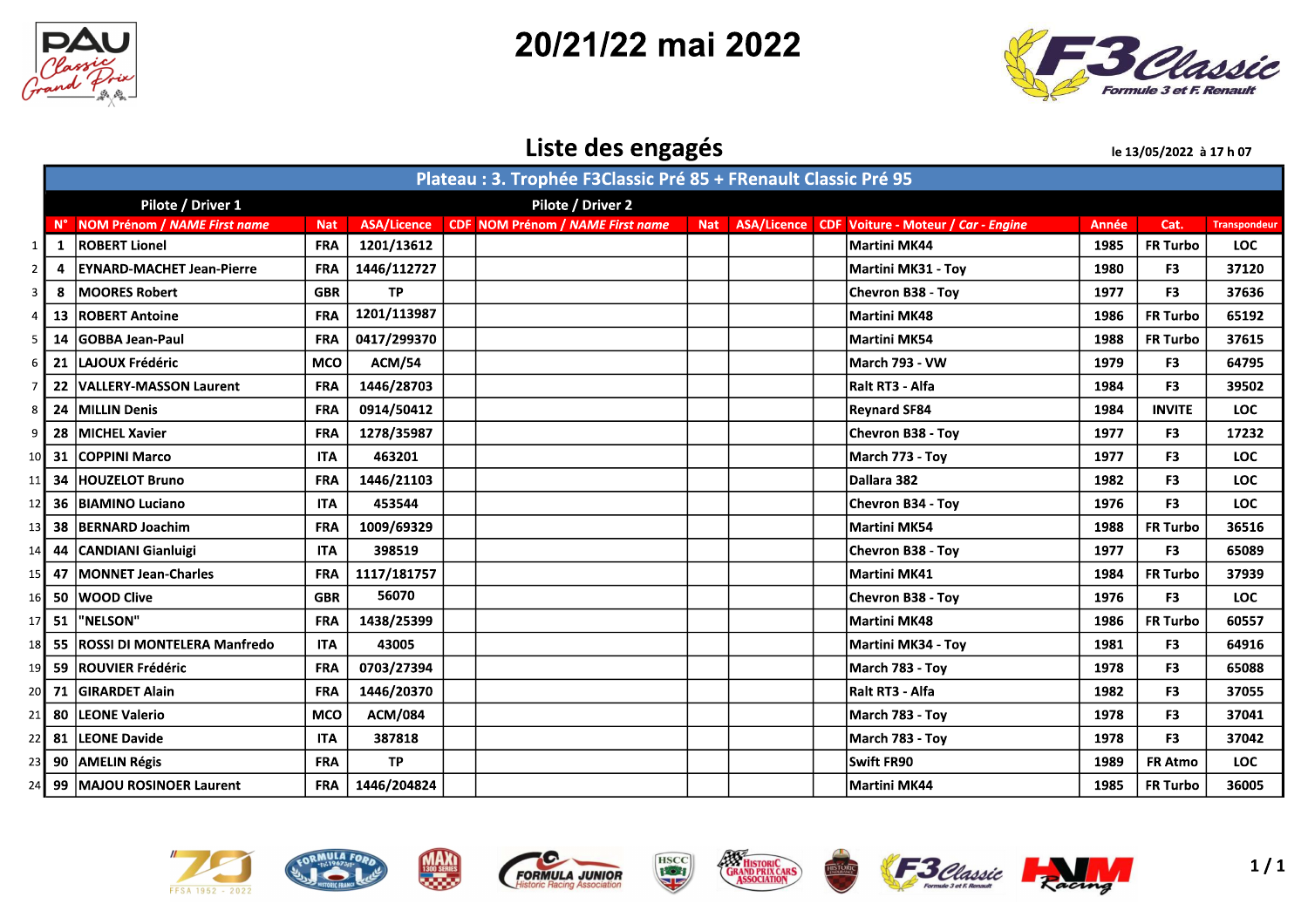

### Liste des engagés



|                |         |                                 |            |                    | Plateau: 6. Challenge F.Ford Historic   |  |                                                     |       |      |                     |
|----------------|---------|---------------------------------|------------|--------------------|-----------------------------------------|--|-----------------------------------------------------|-------|------|---------------------|
|                |         | Pilote / Driver 1               |            |                    | Pilote / Driver 2                       |  |                                                     |       |      |                     |
|                |         | N° NOM Prénom / NAME First name | <b>Nat</b> | <b>ASA/Licence</b> | <b>CDF NOM Prénom / NAME First name</b> |  | Nat ASA/Licence CDF Voiture - Moteur / Car - Engine | Année | Cat. | <b>Transpondeur</b> |
|                | 1       | <b>GENECAND Gislain</b>         | <b>CHE</b> | ASS/1531           |                                         |  | Crosslé 25 F - Ford 1600                            | 1974  | B    | 37207               |
| 2 <sub>1</sub> | -3      | <b>LOMBARDI Pierre Alain</b>    | <b>CHE</b> | ASS/921            |                                         |  | Brabham BT 18 - Ford 1600                           | 1966  | A    | 36663               |
| 3 <sup>1</sup> | 4       | <b>BUGAT François</b>           | <b>FRA</b> | 0914/149741        |                                         |  | Royale RP 24 - Ford 1600                            | 1976  | B    | 36534               |
| $\overline{4}$ | 8       | <b>RASCAGNÉRES Xavier</b>       | <b>FRA</b> | 0812/111548        |                                         |  | Lotus 59 F - Ford 1600                              | 1969  | A    | 37284               |
| 5 <sub>1</sub> |         | <b>CLERC Jean Michel</b>        | <b>CHE</b> | ASS/1726           |                                         |  | <b>Merlyn Mk 20 A - Ford 1600</b>                   | 1971  | Α    | 37625               |
| 6 I            | 11      | <b>LAISSAC Adrien</b>           | <b>FRA</b> | 0914/256783        |                                         |  | Van Diemen RF 81 - Ford 1600                        | 1981  | В    | <b>LOC</b>          |
| 7 <sup>1</sup> | 13      | SCHÜLTER Kaï                    | <b>DEU</b> | DMSB/IHIST1210180  |                                         |  | Tecno FF - Ford 1600                                | 1970  | A    | 63006               |
| 8              | 12      | <b>DITCHFIELD Damian</b>        | <b>GBR</b> | MSA/63721          |                                         |  | Elden Mk 8 - Ford 1600                              | 1970  | A    | <b>LOC</b>          |
| 9              | 14      | <b>CANTOUNAT Jean Jacques</b>   | <b>FRA</b> | 0914/171046        |                                         |  | Van Diemen RF 80 - Ford 1600                        | 1980  | В    | 36531               |
| 10             | 15      | <b>LUKES Eric</b>               | <b>FRA</b> | 0812/57054         |                                         |  | Van Diemen RF 81 - Ford 1600                        | 1981  | B    | 37121               |
| 11             | 16      | <b>MICHEL Xavier</b>            | <b>FRA</b> | 0812/35987         |                                         |  | Crosslé 32 F - Ford 1600                            | 1976  | В    | 60030               |
| 12 <b>I</b>    | 17      | <b>MORRIS Brian</b>             | <b>GBR</b> | MSA/226969         |                                         |  | Lola T 200 - Ford 1600                              | 1970  | A    | <b>LOC</b>          |
|                | $13$ 21 | <b>MANTZ Didier</b>             | <b>FRA</b> | 1446/51227         |                                         |  | Hawke DL 2A - Ford 1600                             | 1971  | A    | 50385               |
| 14             | 24      | <b>CANTOUNAT Sébastien</b>      | <b>FRA</b> | 0914/198460        |                                         |  | Van Diemen RF 79 - Ford 1600                        | 1979  | В    | 36530               |
| 15             | 27      | <b>PREVOST Régis</b>            | <b>FRA</b> | 1446/26674         |                                         |  | McNamara FCA Mk 3 - Ford 1600                       | 1970  | Α    | 36478               |
| 16 I           | 29      | <b>SIKSTRÖM Peter</b>           | <b>SWE</b> | SBF/195603255570   |                                         |  | Van Diemen RF 79 - Ford 1600                        | 1979  | B    | <b>LOC</b>          |
|                |         | 17 30 RICHARD Bernard           | <b>FRA</b> | 0812/199957        |                                         |  | Crosslé 30 F - Ford 1600                            | 1976  | B    | 37233               |
|                | 18 32   | <b>PERRIN Patrick</b>           | <b>FRA</b> | 1442/25202         |                                         |  | Lola T 340 - Ford 1600                              | 1974  | В    | 36644               |
|                | $19$ 34 | <b>ICHANOINE Olivier</b>        | <b>FRA</b> | <b>TP</b>          |                                         |  | Merlyn Mk 11 - Ford 1600                            | 1969  | A    | <b>LOC</b>          |
| 20 I           | 36      | <b>PUYAU Claude</b>             | <b>FRA</b> | <b>TP</b>          |                                         |  | Rav F 81 - Ford 1600                                | 1981  | B    | 37290               |
|                | $21$ 37 | <b>MANAUT Romain</b>            | <b>FRA</b> | 0914/260265        |                                         |  | Van Diemen RF 79 - Ford 1600                        | 1979  | B    | 35962               |
| 22             | 40      | <b>SANJUAN Augustin</b>         | <b>CHE</b> | ASS/740            |                                         |  | Van Diemen RF 80 - Ford 1600                        | 1980  | B    | 36646               |
| 23 I           | 43      | <b>GRANT Callum</b>             | <b>GBR</b> | MSA/203029         |                                         |  | Merlyn Mk 20 A - Ford 1600                          | 1972  | A    | <b>LOC</b>          |
| 24             | 50      | <b>PARKINGTON lan</b>           | <b>GBR</b> | MSA/70749          |                                         |  | Crosslé 25 F - Ford 1600                            | 1974  | В    | 00219               |
| 25             | 51      | "NELSON"                        | <b>FRA</b> | 1436/25399         |                                         |  | Van Diemen RF 80 - Ford 1600                        | 1980  | B    | 60676               |
| 26             | 55      | McMORRAN Paul                   | <b>IRL</b> | MSA/131053         |                                         |  | Crosslé 20 F - Ford 1600                            | 1972  | A    | 24770               |
| 27             | 58      | <b>GIRARDET Alain</b>           | <b>CHE</b> | 1446/20370         |                                         |  | Crosslé 25 F - Ford 1600                            | 1975  | B    | 36493               |
|                |         | 28 59 BESNIER Arnaud            | <b>FRA</b> | 0914/251842        |                                         |  | Lotus 59 F - Ford 1600                              | 1969  | A    | 60295               |













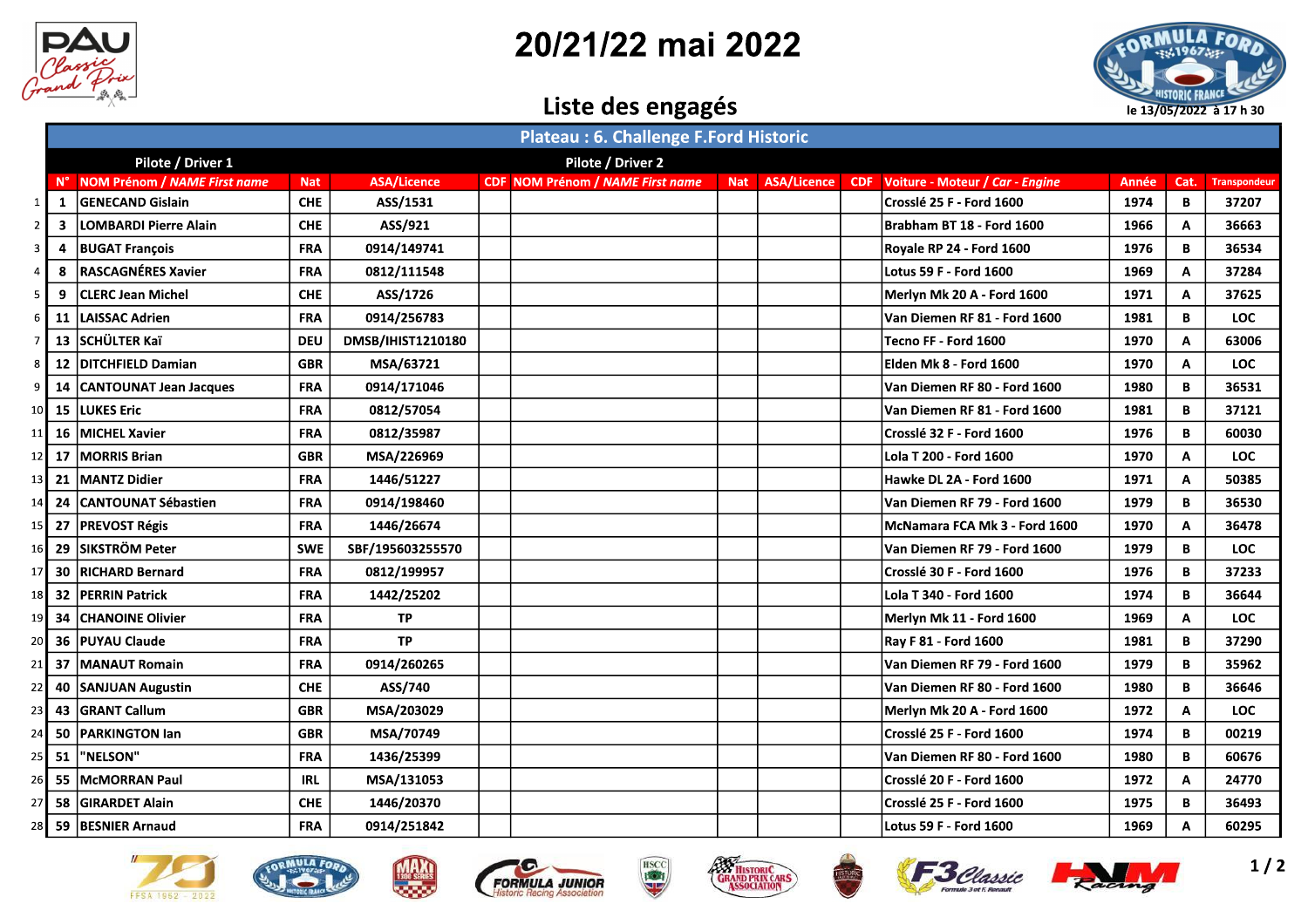



## Liste des engagés

le 13/05/2022 à 17 h 30

|                 |                              |            |                    | <b>Plateau: 6. Challenge F.Ford Historic</b> |            |             |                                            |       |      |                     |
|-----------------|------------------------------|------------|--------------------|----------------------------------------------|------------|-------------|--------------------------------------------|-------|------|---------------------|
|                 | Pilote / Driver 1            |            |                    | Pilote / Driver 2                            |            |             |                                            |       |      |                     |
|                 | NOM Prénom / NAME First name | <b>Nat</b> | ASA/Licence        | <b>CDF NOM Prénom / NAME First name</b>      | <b>Nat</b> | ASA/Licence | <b>CDF</b> Voiture - Moteur / Car - Engine | Année | Cat. | <b>Transpondeur</b> |
| 29              | 61 ILECLUSE Eric             | <b>BEL</b> | <b>RACB/900035</b> |                                              |            |             | Lotus 69 F- Ford 1600                      | 1971  | A    | 60665               |
| 30 <sub>l</sub> | 64 COURRÈGELONGUE Laurent    | <b>FRA</b> | 1003/167839        |                                              |            |             | lVan Diemen RF 80 - Ford 1600              | 1980  | B    | 36357               |
|                 | 31 65   VIDAL Christophe     | <b>FRA</b> | 0914/251148        |                                              |            |             | Alexis Mk 18B - Ford 1600                  | 1971  | A    | 60067               |
| 32              | 68 IDUPONT Michel            | <b>BEL</b> | RACB/909348        |                                              |            |             | Dulon LD 4 - Ford 1600                     | 1968  | A    | 36620               |
|                 | 33 75 DAVEY Keith            | <b>GBR</b> | MSA/12529          |                                              |            |             | lVan Diemen RF 80 - Ford 1600              | 1980  | B    | <b>LOC</b>          |
| 34              | 77   DIONISOTTI Jean         | <b>CHE</b> | ASS/5930           |                                              |            |             | Lola T 540 - Ford 1600                     | 1979  | В    | 36647               |
| 35              | 88 BAINBRIDGE Mike           | <b>GBR</b> | MSA/354450         |                                              |            |             | Lola T 200 - Ford 1600                     | 1971  | A    | <b>LOC</b>          |
| 36              | 90 ISIMON Alain              | <b>FRA</b> | 0812/81947         |                                              |            |             | lVan Diemen RF 80 - Ford 1600              | 1980  | в    | <b>LOC</b>          |
|                 | 37 115 WRIGLEY Matthew       | <b>GBR</b> | MSA/227604         |                                              |            |             | Merlyn Mk 11A/20 - Ford 1600               | 1971  | A    | <b>LOC</b>          |
|                 | 38 122 HAGAN James           | IRL        | MSA/288817         |                                              |            |             | lCrossle 32 F - Ford 1600                  | 1978  | в    | <b>LOC</b>          |
|                 | 39 140 GHIO Michel           | <b>FRA</b> | 1446/38390         |                                              |            |             | <b>Ray F 80 - Ford 1600</b>                | 1980  | B    | 37310               |
|                 | 40 166 THORNTON Greg         | <b>GBR</b> | MSA/354450         |                                              |            |             | Titan Mk 3/4 - Ford 1600                   | 1967  | A    | <b>LOC</b>          |















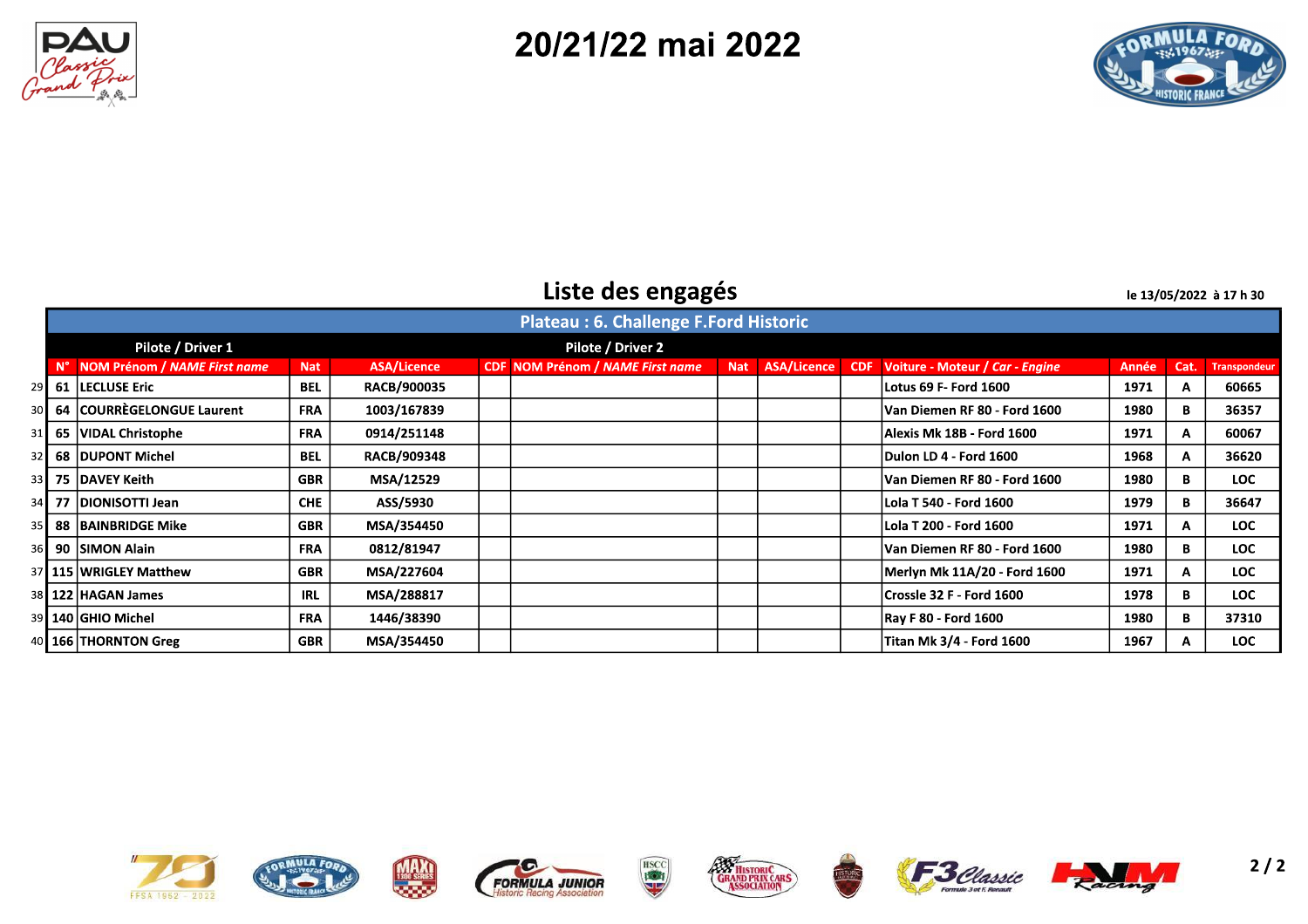



### Liste des engagés

le 13/05/2022 à 17 h 10

|                  |    |                                   |            |                    | Plateau: 4. Historic Formula Junior     |            |                                                 |              |                |                   |
|------------------|----|-----------------------------------|------------|--------------------|-----------------------------------------|------------|-------------------------------------------------|--------------|----------------|-------------------|
|                  |    | Pilote / Driver 1                 |            |                    | Pilote / Driver 2                       |            |                                                 |              |                |                   |
|                  |    | N° NOM Prénom / NAME First name   | <b>Nat</b> | <b>ASA/Licence</b> | <b>CDF</b> NOM Prénom / NAME First name | <b>Nat</b> | ASA/Licence CDF Voiture - Moteur / Car - Engine | <b>Année</b> |                | Cat. Transpondeur |
| $1\phantom{.}$   | -3 | <b>HAGAN James</b>                | <b>GBR</b> | 82082              |                                         |            | Lynx MK3 - 1100cc                               | 1962         | E <sub>2</sub> | <b>LOC</b>        |
| 2 <sub>1</sub>   | -4 | <b>HEKKER Floris-Jan</b>          | <b>NLD</b> | 13825              |                                         |            | Rayberg FJ - 1100cc                             | 1959         | <b>B2</b>      | <b>LOC</b>        |
| 3 <sup>1</sup>   | 7  | <b>RABAGLIATI Duncan</b>          | <b>GBR</b> | 41642              |                                         |            | Alexis HF1 - 1098cc                             | 1959         | <b>B2</b>      | <b>LOC</b>        |
| $4 \overline{ }$ | 8  | <b>IMORTON Alex</b>               | <b>GBR</b> | 196209             |                                         |            | Condor S II - 1098cc                            | 1960         | <b>B2</b>      | <b>LOC</b>        |
| 5                |    | 10 GUGLIELMINETTI Emanuele        | <b>ITA</b> | 390668             |                                         |            | Wainer FJ62 - 1100cc                            | 1962         | E <sub>1</sub> | <b>LOC</b>        |
| 6                |    | 11 TAYLOR Nick                    | <b>GBR</b> | 49770              |                                         |            | Elva 100 - 1098cc                               | 1959         | <b>B2</b>      | <b>LOC</b>        |
| 7 <sup>1</sup>   |    | <b>12 COPPINI Marco Ernesto</b>   | <b>ITA</b> | 463260             |                                         |            | Elva 100 - 978cc                                | 1959         | <b>B1</b>      | <b>LOC</b>        |
| 8                |    | 22 BISHOP-MILLER Richard          | <b>GBR</b> | 180609             |                                         |            | Autosport Mk2 - 1099cc                          | 1960         | <b>B2</b>      | <b>LOC</b>        |
| 9 <sub>1</sub>   |    | 32 MALLOCK Ray                    | <b>GBR</b> | 32228              |                                         |            | U2 MK2 - 1098cc                                 | 1960         | <b>B2</b>      | <b>LOC</b>        |
|                  |    | 10 33 TIZZARD Stuart              | <b>GBR</b> | 109977             |                                         |            | Cooper T56 - 1100cc                             | 1961         | C <sub>2</sub> | <b>LOC</b>        |
|                  |    | 11 34 BOUTEVIN Philippe           | <b>FRA</b> | 1442/126076        |                                         |            | D.B Monomill - 954cc                            | 1954         | G8             | <b>LOC</b>        |
|                  |    | 12 47 MCCARTHY Clinton            | <b>GBR</b> | 312412             |                                         |            | Lotus 18 - 1100cc                               | 1959         | C <sub>2</sub> | <b>LOC</b>        |
|                  |    | 13 60   FRASER Simon (Syd)        | <b>GBR</b> | 326700             |                                         |            | Lotus 20/22 - 1100cc                            | 1961         | E <sub>1</sub> | <b>LOC</b>        |
|                  |    | 14 62 CANDIANI Gianluigi          | <b>CHE</b> | 398519             |                                         |            | Branca FJ - 1098cc                              | 1963         | <b>E1</b>      | <b>LOC</b>        |
|                  |    | 15 71 HICKS James                 | <b>GBR</b> | 109183             |                                         |            | Caravelle Mk3 - 1098cc                          | 1960         | D <sub>2</sub> | <b>LOC</b>        |
|                  |    | 16 79 ROSSI DI MONTELERA Manfredo | <b>ITA</b> | 43005              |                                         |            | <b>Lotus 22 - 1098cc</b>                        | 1963         | E <sub>1</sub> | <b>LOC</b>        |
|                  |    | 17 91 WILSON Richard              | <b>GBR</b> | 276671             |                                         |            | Brabham BT6 - 1098cc                            | 1963         | E <sub>1</sub> | <b>LOC</b>        |
|                  |    | 18 99 SHAW Mark                   | <b>GBR</b> | 45327              |                                         |            | Brabham BT6 - 1098cc                            | 1963         | <b>E1</b>      | <b>LOC</b>        |
|                  |    | 19 122 ANDERSON Jeffrey           | <b>USA</b> | H1186-SH-20 H1/C   |                                         |            | Lotus 20/22 - 1098cc                            | 1961         | E <sub>1</sub> | <b>LOC</b>        |
|                  |    | 20 122 LACKFORD Robin             | <b>GBR</b> | 29309              |                                         |            | Elva 100 - 1098cc                               | 1959         | <b>B2</b>      | <b>LOC</b>        |
|                  |    | 21 175 GOODWIN Chris              | <b>GBR</b> | 19511              |                                         |            | <b>Lotus 22 - 1098cc</b>                        | 1962         | E <sub>1</sub> | <b>LOC</b>        |
|                  |    | 22 194 RICHARDS Clive             | <b>GBR</b> | 42661              |                                         |            | <b>Lotus 22 - 1100cc</b>                        | 1963         | E <sub>1</sub> | <b>LOC</b>        |
|                  |    | 23 201 GUARINO Andrea             | <b>ITA</b> | 350181             |                                         |            | Lotus 22 - 1100cc                               | 1962         | E <sub>1</sub> | <b>LOC</b>        |
|                  |    | 24 992 TONETTI Roberto            | <b>ITA</b> | 16909              |                                         |            | Brabham BT6 - 1098cc                            | 1963         | E <sub>1</sub> | <b>LOC</b>        |
|                  |    | 25 993 TONETTI Pierre             | <b>ITA</b> | B47895             |                                         |            | De Tomaso FJ 63 - 1097cc                        | 1963         | E <sub>1</sub> | <b>LOC</b>        |













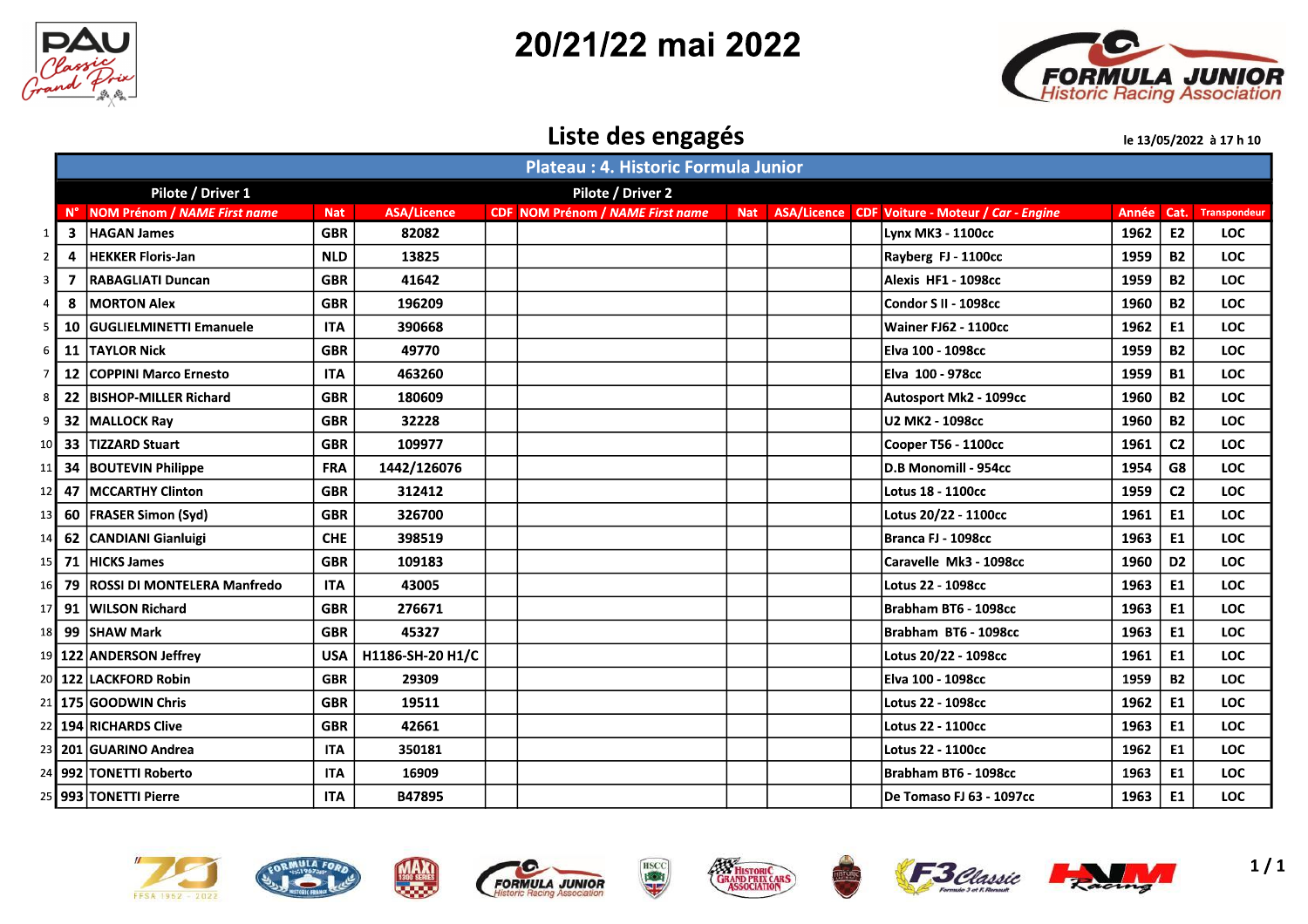

## 6/7/8 mai 2022

#### Liste des engagés



|                         |                                |            |                    |                              |            |                    | Plateau : 5. Historic Endurance Pré-76 GT |     |       |                                                 |       |              |                     |
|-------------------------|--------------------------------|------------|--------------------|------------------------------|------------|--------------------|-------------------------------------------|-----|-------|-------------------------------------------------|-------|--------------|---------------------|
|                         | Pilote / Driver 1              |            |                    | Pilote / Driver 2            |            |                    | Pilote / Driver 3                         |     |       |                                                 |       |              |                     |
|                         | NOM Prénom / NAME First name   | <b>Nat</b> | <b>ASA/Licence</b> | NOM Prénom / NAME First name | <b>Nat</b> | <b>ASA/Licence</b> | NOM Prénom / NAME First name              |     |       | Nat ASA/Licence Voiture - Moteur / Car - Engine | Année | Cat.         | <b>Transpondeur</b> |
| 1                       | VELASCO Guillermo<br>-1        | <b>ESP</b> | <b>TP</b>          | <b>FREITAS Francisco</b>     | <b>PRT</b> | PT22/3700          |                                           |     |       | Porsche 356 SC                                  |       | H-1965       | <b>LOC</b>          |
| $\overline{2}$          | 8 KUBOTA Katsu                 | <b>JPN</b> |                    | 826319800780 FENNEL Nicholas | <b>GBR</b> | 207975             |                                           |     |       | Lotus Elan 26R                                  |       | H-1965       | LOC                 |
| $\overline{\mathbf{3}}$ | <b>CAZALOT Florent</b><br>11   | FRA        | 1446/229583        |                              |            |                    |                                           |     |       | Lotus Seven                                     |       | GTP & SC     | LOC                 |
| $\overline{a}$          | 14 MIRA GOMES João             | PRT        | PT22/2472          | <b>AFOITO Nuno</b>           | PRT        | PT22/4101          |                                           |     |       | Lotus Seven                                     |       | GTP & SC     | LOC                 |
| 5                       | 15<br><b>PERSONNAZ Mathieu</b> | FRA        | TP                 |                              |            |                    |                                           |     |       | Marcos 1800 GT                                  |       | H-1965       | <b>LOC</b>          |
| 6                       | <b>KOHLER Damien</b><br>16     | FRA        | 1442/51434         |                              |            |                    |                                           |     |       | <b>DIVA F10</b>                                 |       | H-1965       | LOC                 |
| $\overline{7}$          | 23<br><b>TOURNEUR Vincent</b>  | FRA        | 0712/178900        |                              |            |                    |                                           |     |       | Porsche 911 SWB                                 |       | <b>GDS</b>   | <b>LOC</b>          |
| 8                       | 25<br><b>BARRERE David</b>     | FRA        | 1014/296938        |                              |            |                    |                                           |     |       | Austin Mini Cooper S                            |       | <b>GDS</b>   | LOC                 |
| 9                       | 26 ELLIS Robin                 | <b>GBR</b> | 206624             |                              |            |                    |                                           |     |       | Lotus Elan 26R                                  |       | H-1965       | LOC                 |
| 10                      | 28 FORSVALL Per-Ake            | <b>SWE</b> | 84160              |                              |            |                    |                                           |     |       | Lotus Elan                                      |       | H-1965       | LOC                 |
| 11                      | 33 SOUSA COUTINHO Domingos     | PRT        | PT22/3433          | <b>MAIA Rui Maia</b>         | PRT        | PT22/4270          |                                           |     |       | <b>BMW 2800 CS</b>                              |       | H-1971       | <b>LOC</b>          |
| 12                      | 35<br><b>AUDIBERT Adrien</b>   | FRA        | 1009/248202        | <b>SIMONET Valentin</b>      | <b>FRA</b> | 1003/1942610       |                                           |     |       | Alfa Romeo GTAm                                 |       | H-1971       | LOC                 |
| 13                      | 36 RIVERA Carlos               | <b>ESP</b> | <b>PC 004 AR</b>   |                              |            |                    |                                           |     |       | <b>BMW 2002</b>                                 |       | H-1971       | LOC                 |
| 14                      | 48 FERREIRA Miguel             | PRT        | TP                 | <b>CARVALHO Francisco</b>    | PRT        | TP                 |                                           |     |       | Ford Escort RS 1600                             |       | H-1971       | LOC                 |
| 15                      | <b>SOARES Joaquim</b><br>49    | PRT        | PT22/2280          |                              |            |                    |                                           |     |       | Lotus Elan                                      |       | H-1971       | LOC                 |
| 16                      | 50 CLOT Frédéric               | FRA        | TP                 | <b>BERNARD Felix</b>         | FRA        | 1003/192601        |                                           |     |       | Triumph Spitfire "6"                            |       | H-1971       | LOC                 |
| 17                      | 55 DANIELS Paul                | <b>GBR</b> | 107821             |                              |            |                    |                                           |     |       | Porsche 911 RSR                                 |       | H-1976       | LOC                 |
| 18                      | 59<br><b>HUTSON Simon</b>      | <b>GBR</b> | 58327              | <b>MONK Stephen</b>          | <b>GBR</b> | 158355             |                                           |     |       | Porsche 911/901                                 |       | <b>GDS</b>   | LOC                 |
| 19                      | <b>TILLOS Jacques</b><br>64    | FRA        | 0914/48506         | <b>TILLOS François</b>       | <b>FRA</b> | 0914/184043        |                                           |     |       | Audi 50                                         |       | GDS          | LOC                 |
| 20                      | 65 RAFFIN Philippe             | FRA        | 1446/302832        |                              |            |                    |                                           |     |       | Ford Cortina Lotus                              |       | <b>GDS</b>   | 63015               |
| 21                      | <b>CAZALOT Michel</b><br>66    | <b>FRA</b> | 0914/55409         |                              |            |                    |                                           |     |       | <b>Toyota Celica RA28</b>                       |       | H-1976       | <b>LOC</b>          |
| 22                      | 67<br>QUIOT Jerome             | FRA        | TP                 |                              |            |                    |                                           |     |       | Lotus Cortina                                   |       | GDS          | 64585               |
| 23                      | 69<br><b>JIMENEZ Vincent</b>   | FRA        | 1009/202534        |                              |            |                    |                                           |     |       | Porsche 2.5 ST                                  |       | H-1971       | LOC                 |
| 24                      | 83 DUARTE Bruno                | <b>PRT</b> | TP                 | <b>SILVA Filipe</b>          | PRT        | TP                 |                                           |     |       | Porsche 911 3.0 RS                              |       | H-1976       | <b>LOC</b>          |
| 25                      | 90   GARCIA Toni               | <b>ESP</b> | <b>TP</b>          |                              |            |                    |                                           |     |       | Porsche 924                                     |       | <b>H-INV</b> | LOC                 |
| 26                      | 92  MORA Michel                | FRA        | 0914/7911          |                              |            |                    |                                           |     |       | Porsche 911 SWB                                 |       | <b>GDS</b>   | LOC                 |
|                         | 27 101 NINA Vasco              | <b>PRT</b> | PT22/2495          |                              |            |                    |                                           |     |       | Porsche 911 2.8                                 |       | H-1976       | LOC                 |
|                         | 28 121 RAYMENT Paul            | GBR        | 194352             | <b>WHEELER James</b>         | <b>GBR</b> | 171289             | <b>SISMEY Martin</b>                      | GBR | 46425 | <b>MG B Roadster</b>                            |       | <b>GDS</b>   | LOC                 |
|                         | 29 132 ALONSO Juan             | <b>ESP</b> | P-0047-M           | <b>ZORRILA Jose Antonio</b>  | <b>ESP</b> |                    |                                           |     |       | Porsche 911 3.0 RS                              |       | H-1976       | LOC                 |
|                         | 30 133 CONWAY Paul             | <b>GBR</b> | 183683             |                              |            |                    |                                           |     |       | Morgan +8 Moss Box                              |       | H-1971       | LOC                 |
|                         | 31 135 BIRABEN Franck          | FRA        | 1442/309058        |                              |            |                    |                                           |     |       | Porsche 911R                                    |       | H-1971       | <b>LOC</b>          |
|                         | 32 136 BERNOLLIN Fabrice       | <b>FRA</b> | 1428/127460        |                              |            |                    |                                           |     |       | <b>Shelby Cobra</b>                             |       | H-1965       | <b>LOC</b>          |
|                         | 33 141 LEGELEUX Savinien       | <b>FRA</b> | 0914/228182        |                              |            |                    |                                           |     |       | Lotus Seven                                     |       | GTP & SC     | <b>LOC</b>          |
|                         | 34 142 LEGELEUX François       | FRA        | 0914/164264        |                              |            |                    |                                           |     |       | Lotus S2                                        |       | GTP & SC     | <b>LOC</b>          |
|                         | 35 143 AUDIBERT Adrien         | <b>FRA</b> |                    | 1009/248202 SIMONET Valentin |            | FRA 1003/1942610   |                                           |     |       | Alfa Romeo Giulia                               |       | <b>GDS</b>   | LOC.                |













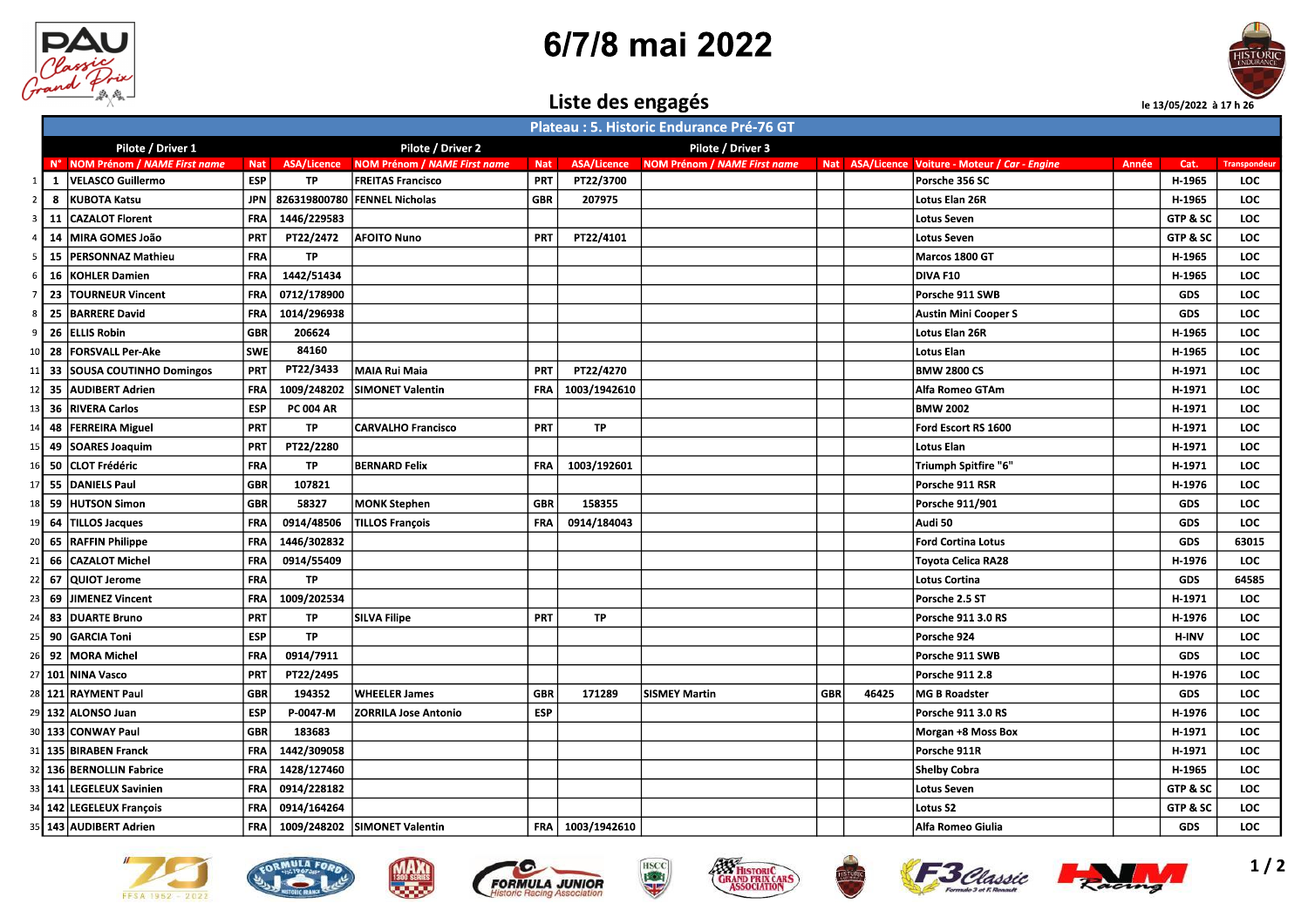

## 6/7/8 mai 2022



### Liste des engagés

le 13/05/2022 à 17 h 26

|  |                              |                 |            |                                          |            |                 | Plateau: 5. Historic Endurance Pré-76 GT |            |                                                 |       |            |              |
|--|------------------------------|-----------------|------------|------------------------------------------|------------|-----------------|------------------------------------------|------------|-------------------------------------------------|-------|------------|--------------|
|  | Pilote / Driver 1            |                 |            | Pilote / Driver 2                        |            |                 | Pilote / Driver 3                        |            |                                                 |       |            |              |
|  | NOM Prénom / NAME First name | <b>Nat</b>      |            | ASA/Licence NOM Prénom / NAME First name |            | Nat ASA/Licence | NOM Prénom / NAME First name             |            | Nat ASA/Licence Voiture - Moteur / Car - Engine | Année | Cat.       | Transpondeur |
|  | 36 149 INGRAM Robert         | <b>AUS</b>      | <b>TP</b>  |                                          |            |                 |                                          |            | Lotus Elite Series 2                            |       | GDS        | LOC.         |
|  | 37 153 DE LA TORRE Manuel    | <b>ESP</b>      | P-0007-M   |                                          |            |                 |                                          |            | Porsche 911 SWB                                 |       | H-1971     | <b>LOC</b>   |
|  | 38 188 PENAFETA Jordi        | <b>ESP</b>      | <b>TP</b>  |                                          |            |                 |                                          |            | Porsche 2.5 ST                                  |       | H-1971     | <b>LOC</b>   |
|  | 39 196 MORIYON Pedro         | <b>ESP</b>      | P-0029-M   | <b>CARVALHOSA José</b>                   | <b>PRT</b> | PT22/3984       |                                          |            | Porsche 356 B                                   |       | H-1965     | LOC.         |
|  | 40 210 BELTRAN Carlos        | <b>ESP</b>      | P0638CA1   | <b>TARRERO Pablo</b>                     | <b>ESP</b> | <b>P1287CAT</b> |                                          |            | Porsche 356                                     |       | H-1965     | <b>LOC</b>   |
|  | 41 220 ROMPANTE Paulo        | <b>PRT</b>      | PT22/3359  |                                          |            |                 |                                          |            | Alfa Romeo Ti Super                             |       | GTP & SC   | <b>LOC</b>   |
|  | 42 327 DAL MASO Piero        | PR <sub>1</sub> | PT22/3976  | <b>NUNES Nuno</b>                        | PRT        | PT22/0530       | l CARVALHOSA José                        | <b>PRT</b> | PT22/3984 Porsche 911 SWB                       |       | GDS        | LOC.         |
|  | 43 337 NUNES Nuno            | PR <sub>1</sub> | PT 22/0530 | DAL MASO Piero                           | <b>PRT</b> | PT22/3976       | CARVALHOSA José                          | <b>PRT</b> | PT22/3984 Porsche 2.5 ST                        |       | H-1971     | <b>LOC</b>   |
|  | 44 911 TOGNOLA Peter         | <b>GBR</b>      | ТP         |                                          |            |                 |                                          |            | Porsche 911                                     |       | <b>GDS</b> | <b>LOC</b>   |